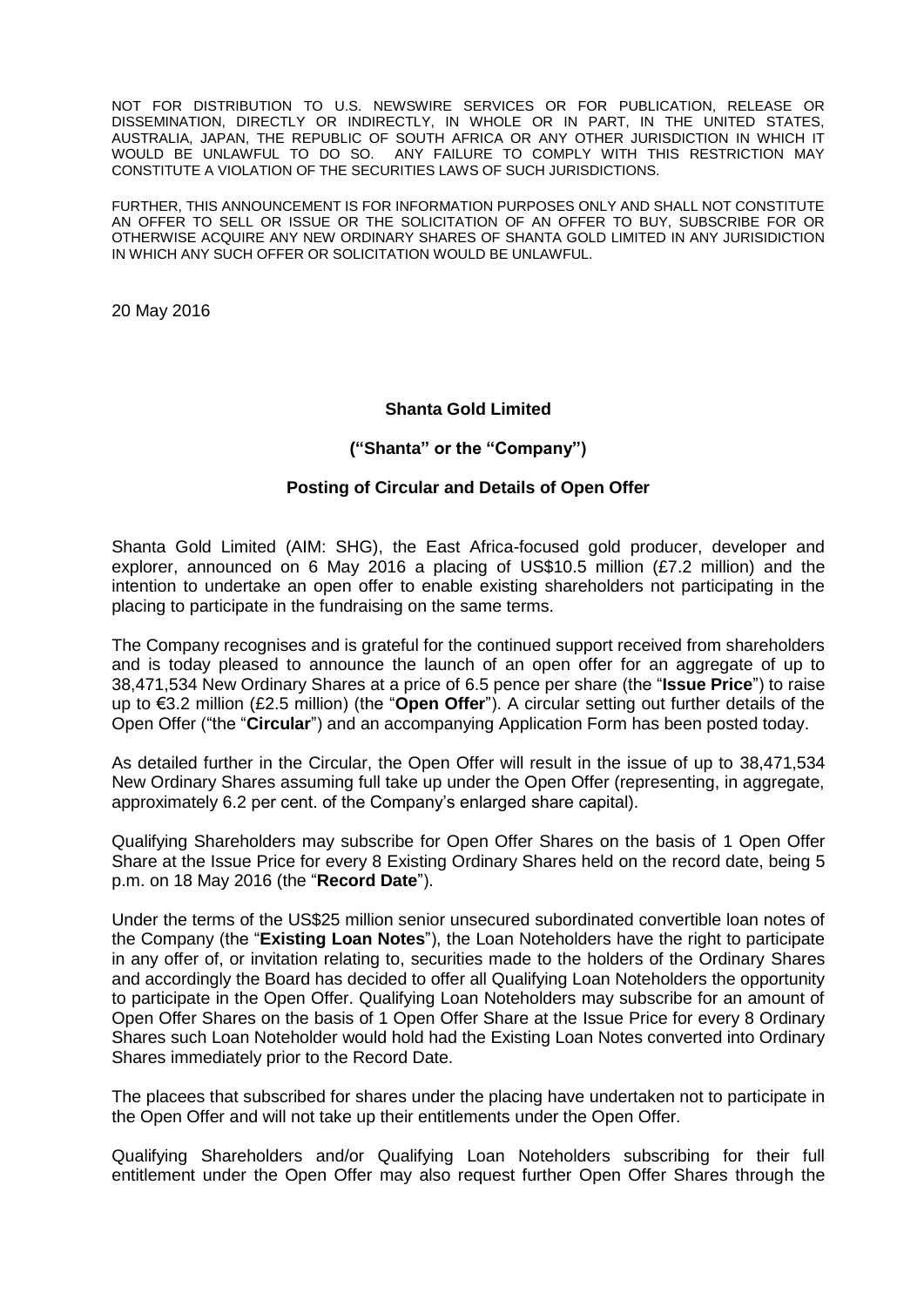excess application facility further described in the Circular. Completion of the Open Offer is expected to take place on 7 June 2016.

Capitalised terms used but not otherwise defined in this announcement bear the meanings ascribed to them in the Circular.

A copy of the circular will be made available on the Company's website: www.shantagold.com

| <b>Expected timetable of principal events:</b> |  |  |
|------------------------------------------------|--|--|
|------------------------------------------------|--|--|

|                                                                                                                                                                                          | 2016                 |
|------------------------------------------------------------------------------------------------------------------------------------------------------------------------------------------|----------------------|
| Record Date for entitlement under the Open Offer                                                                                                                                         | 5.00 p.m. on 18 May  |
| Posting of this circular and, to Qualifying non-CREST Shareholders and<br>Qualifying non-CREST Loan Noteholders only, the Application Forms                                              | 7.00 a.m. on 20 May  |
| <b>Ex-Entitlement Date</b>                                                                                                                                                               | 20 May               |
| Open Offer Entitlements and Excess CREST Open Offer Entitlements credited<br>to stock accounts in CREST of Qualifying CREST Shareholders and Qualifying<br><b>CREST Loan Noteholders</b> | 8.00 a.m. on 23 May  |
| Latest recommended time and date for requesting withdrawal of Open Offer<br>Entitlements and Excess CREST Open Offer Entitlements from CREST                                             | 4.30 p.m. on 31 May  |
| Latest time for depositing Open Offer Entitlements and Excess CREST Open<br>Offer Entitlements into CREST                                                                                | 3.00 p.m. on 1 June  |
| Latest time and date for splitting Application Forms (to satisfy bona fide market<br>claims)                                                                                             | 3.00 p.m. on 2 June  |
| Latest time and date for receipt of completed Application Forms and<br>payment in full under the Open Offer or settlement of relevant CREST<br>instruction (as appropriate)              | 11.00 a.m. on 6 June |
| Expected time and date of announcement of results of the Open Offer                                                                                                                      | 7.00 a.m. on 7 June  |
| Admission effective and dealings in the Open Offer Shares expected to<br>commence on AIM                                                                                                 | 8.00 a.m. on 7 June  |
| Expected date for crediting of the Open Offer Shares in uncertificated form to<br><b>CREST</b> stock accounts                                                                            | 8.00 a.m. on 7 June  |
| Expected date of dispatch of share certificates in respect of the Open Offer<br><b>Shares</b>                                                                                            | 13 June              |

*Notes:*

*(1) The dates set out in the Expected Timetable of Principal Events above and mentioned throughout this circular may be adjusted by Shanta in which event details of the new dates will be notified to AIM and, where appropriate, to Shareholders.*

*(2) All references to time in this circular are to time in London.*

#### **For more information please contact:**

## **Enquiries:**

## **Shanta Gold Limited**